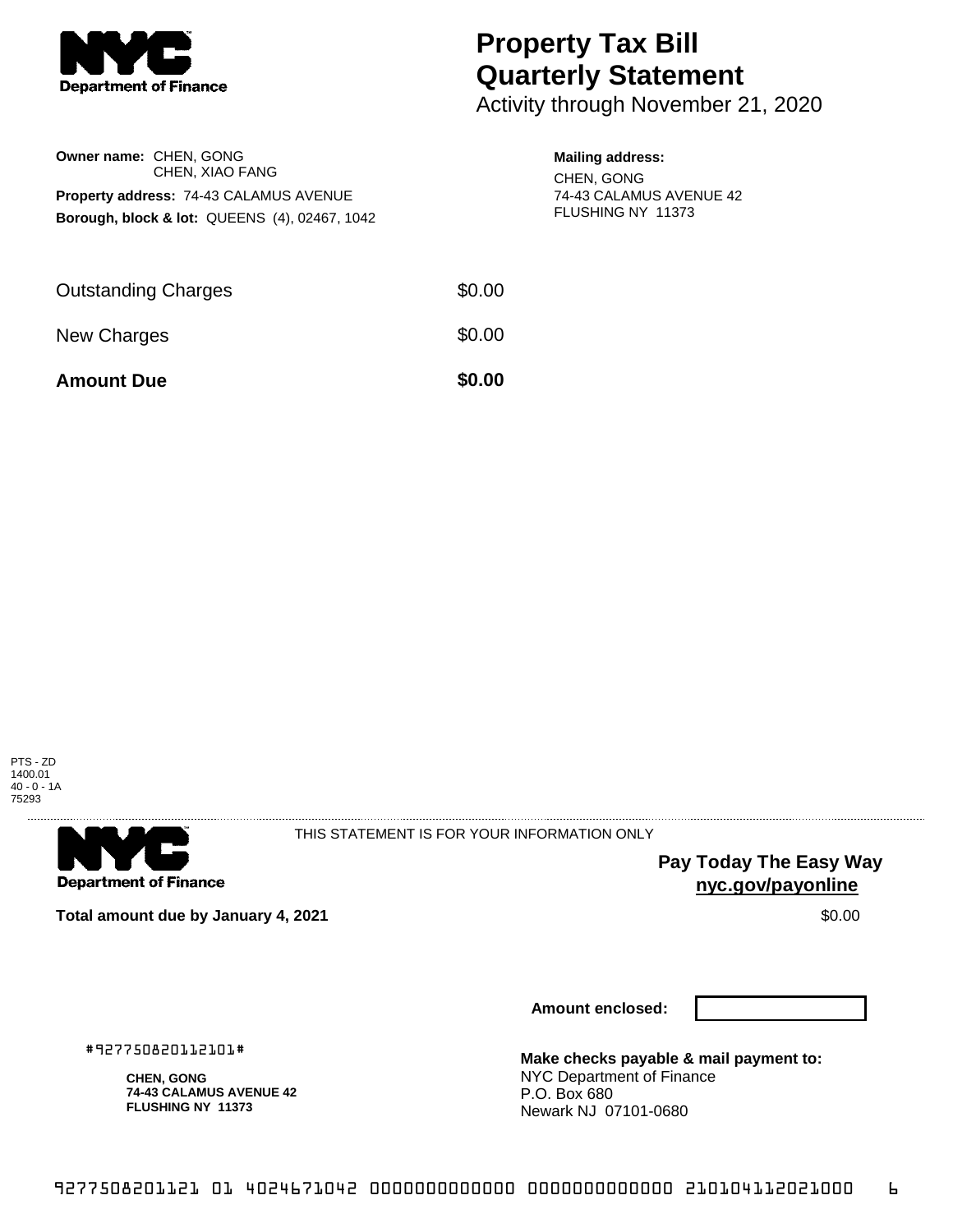

| <b>Previous Charges</b>                                             |                      |            | Amount                         |
|---------------------------------------------------------------------|----------------------|------------|--------------------------------|
| Total previous charges including interest and payments              |                      |            | \$0.00                         |
| <b>Current Charges</b>                                              | <b>Activity Date</b> | Due Date   | Amount                         |
| Finance-Property Tax<br><b>Adopted Tax Rate</b><br>Payment Adjusted | 01/01/2021           | 01/01/2021 | \$0.00<br>$$-10.96$<br>\$10.96 |
| <b>Total current charges</b>                                        |                      |            | \$0.00                         |
| <b>Tax Year Charges Remaining</b>                                   | <b>Activity Date</b> | Due Date   | Amount                         |
| Finance-Property Tax<br><b>Adopted Tax Rate</b>                     |                      | 04/01/2021 | \$0.00<br>$$-10.96$            |
| <b>Early Payment Discount</b><br>Payment Adjusted                   | 01/01/2021           | 04/01/2021 | \$0.11<br>\$10.85              |
| Total tax year charges remaining                                    |                      |            | \$0.00                         |
| <b>Overpayments/Credits</b>                                         | <b>Activity Date</b> | Due Date   | Amount                         |
| <b>Credit Balance</b>                                               |                      | 07/01/2020 | $$-21.81$                      |
| Total overpayments/credits remaining on account                     |                      |            | \$21.81                        |

You must apply for a refund or a transfer of credits resulting from overpayments within six years of the date of **the overpayment or credit. Please note that overpayments and credits are automatically applied to unpaid taxes.**

## **Home banking payment instructions:**

- 1. **Log** into your bank or online bill pay website.
- 2. **Add** the new payee: NYC DOF Property Tax. Enter your account number, which is your boro, block and lot, as it appears here: 4-02467-1042 . You may also need to enter the address for the Department of Finance. The address is P.O. Box 680, Newark NJ 07101-0680.
- 3. **Schedule** your online payment using your checking or savings account.

## **Did Your Mailing Address Change?** If so, please visit us at **nyc.gov/changemailingaddress** or call **311.**

When you provide a check as payment, you authorize us either to use information from your check to make a one-time electronic fund transfer from your account or to process the payment as a check transaction.